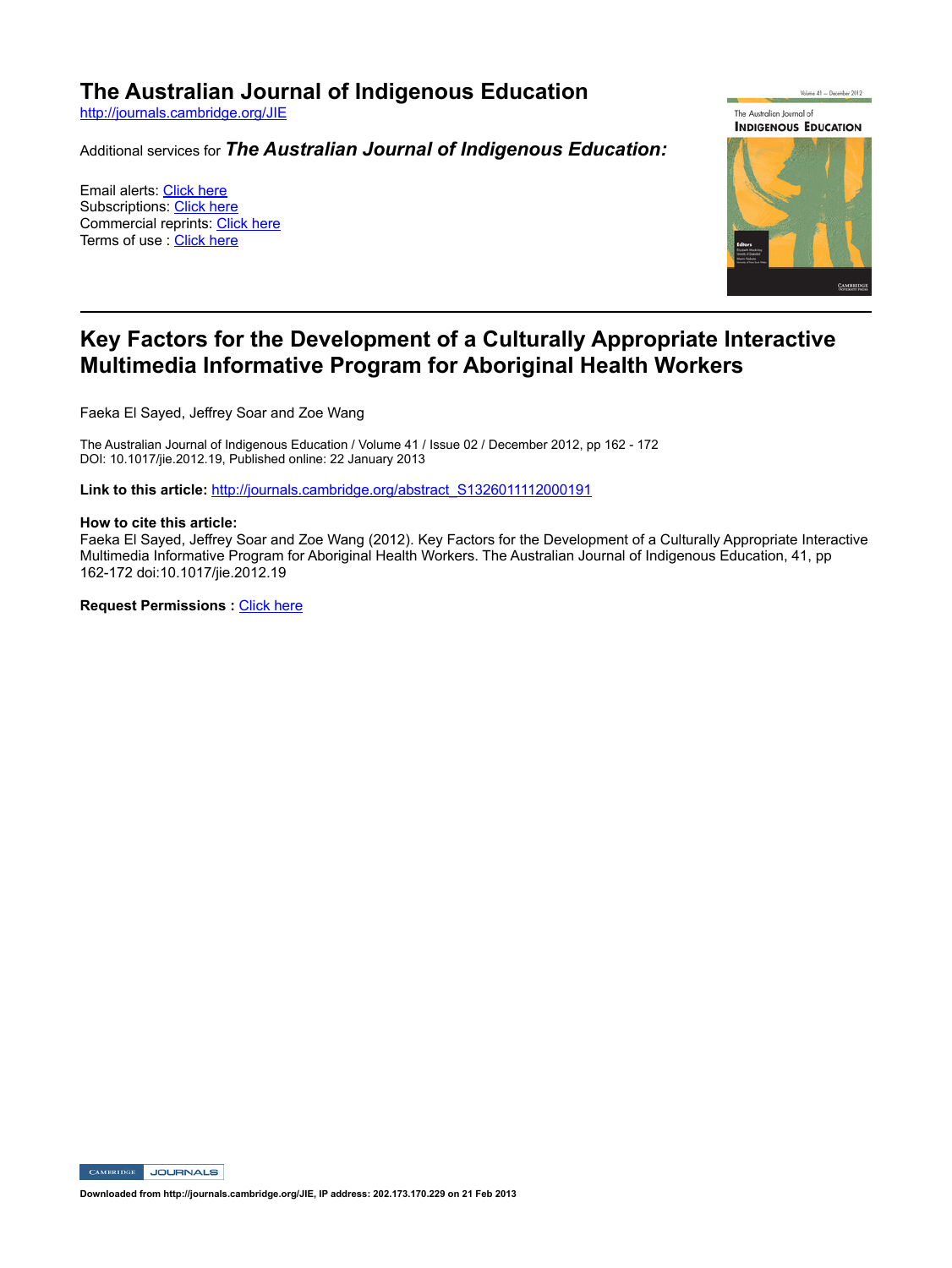# Key Factors for the Development of a Culturally Appropriate Interactive Multimedia Informative Program for Aboriginal Health Workers

Faeka El Sayed,<sup>1</sup> Jeffrey Soar,<sup>1</sup> and Zoe Wang<sup>2</sup>

<sup>1</sup> School of Information Systems, Faculty of Business and Law, University of Southern Queensland, QLD, Australia

<sup>2</sup> School of Nursing and Midwifery, Faculty of Health Sciences, Australian Catholic University, Brisbane, Australia

This research aims to create and evaluate a model for a culturally appropriate, interactive, multimedia and informative health program for Aboriginal and Torres Strait Islander health workers that aims to improve the capacity to independently control their learning within an attractive learning environment. The research also aims to provide recommendations for policy development and further research. This study involved four phases: program needs assessment, identification of the key factors that should be considered in developing the CD-ROM, model development, and formative evaluation for the model. A general needs assessment as a first step in program development highlighted the presence of continuing education gaps and indicated the need for a new means to deliver a sustainable, efficient and culturally acceptable program. This article explores the second objective in this study, which is the identification of the key factors considered for developing the program. The identification began with a systematic review of the literature which served as background information, followed by qualitative semistructured interviews with diverse key stakeholders to explore their expectations and recommendations. The findings indicated that the most important key factors could be categorised under four main categories: cultural factors, information technology availability and literacy, learning aspects, and interactive multimedia factors. Cultural factors included cultural inclusivity, oral cultural, pre-existing knowledge, and Aboriginal preferred learning styles. Information technology factors concerned technology availability and literacy. Learning aspects highlighted the impact of the learning theory in model design. Interactive multimedia development factors explored included the requirements for the process, fitting and design of the program. Recommendations for program design were also provided.

 $\blacksquare$  Keywords: interactive multimedia, self-paced, Aboriginal and Torres Strait Islander health workers, continuing professional training

Aboriginal and Torres Strait Islander Australians in rural and remote locations face substantial problems in accessing appropriate primary health care services due to large distances and the cost of logistics involved in transporting people to hospitals or clinics (Gruen, Weeramanthri, & Bailie, 2002). Cultural barriers are also regarded as major factors in reduced access by Aboriginal and Torres Strait Islander Australians of mainstream health services (Queensland Health, 2007).

Gruen et al. (2002), and Lehmann and Sanders (2007) suggest that access to and coverage of basic health services to communities be improved through assisting community members to provide certain basic health services to their own communities and offering a culturally appropriate service through a greater involvement of Aboriginal and Torres Strait Islander health workers (ATSIHW) in the planning and delivery of services. ATSIHW are playing a very important role overall in health services and are considered key providers of primary health services to their communities, particularly in remote and rural areas. They are often overloaded with competing demands. The pressure to know a little about everything is a common theme (Grant, 1992; Pacza, Steele, & Tennant, 2001). Trudgen (2000) describes the challenges facing Aboriginal and Torres Strait Islander health workers saying:

ADDRESS FOR CORRESPONDENCE: Faeka El Sayed, School of Information Systems, Faculty of Business and Law, University of Southern Queensland QLD 4350, Australia. Email: W0106566@umail.usq.edu.au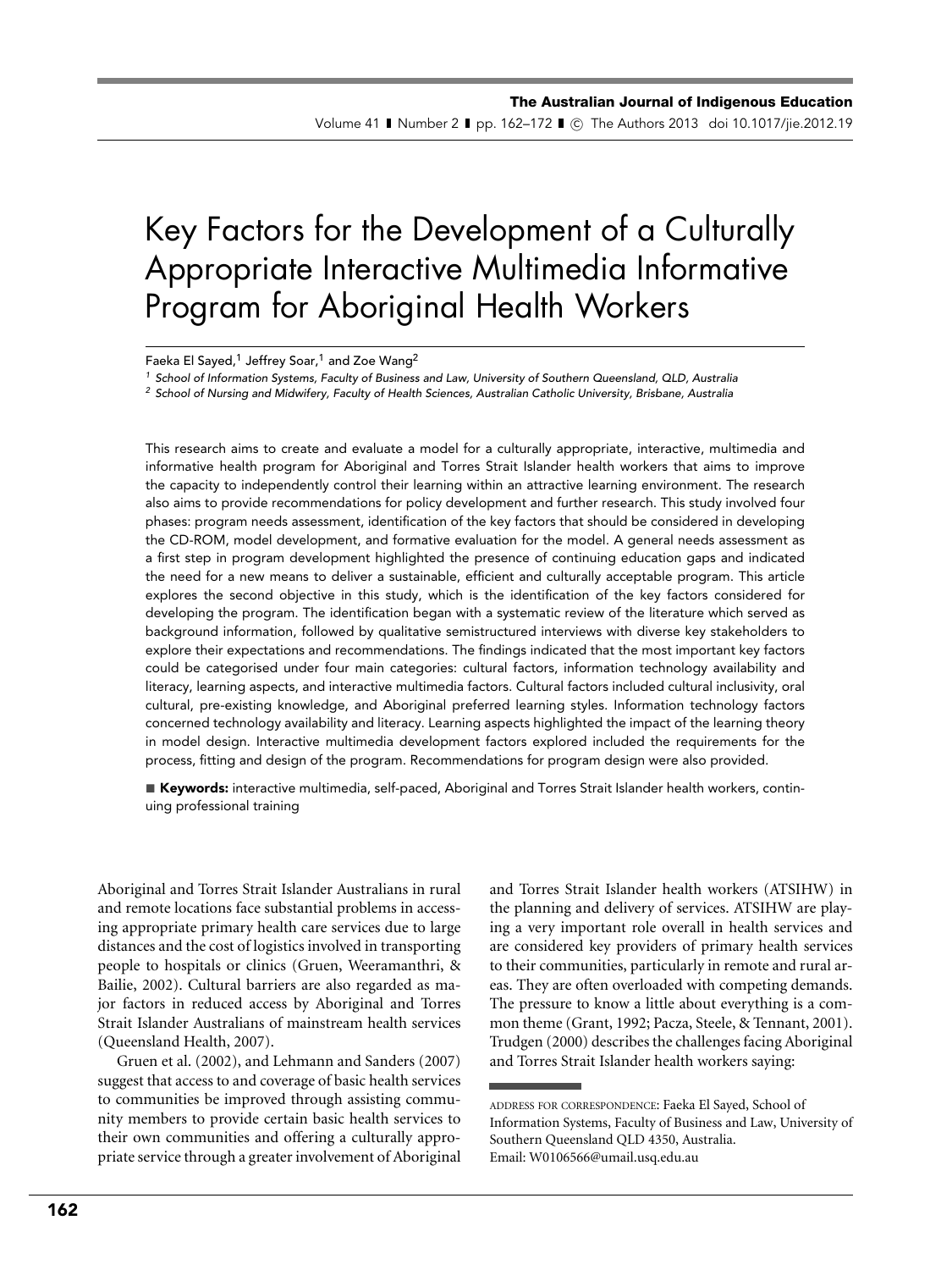*the main problem is the huge expectation put on them. They are expected to understand complicated medical terminology in a foreign language with almost no training, as well as managing clinics and be clinicians, health promoters and education experts. All these responsibilities are rolled up into the one job (p. 75).*

As reported by Soar and Yuginovich (2006) there has been limited attention given to the maintenance and ongoing enhancement of ATSIHW skills and knowledge following the completion of formal training. Provision of education and skills transfer, as well as professional support to ATSIHW, would help them to enhance their skills so as to make an even more effective contribution (Gruen et al., 2002). Lazakidou, Ilioudi, and Daskalaki (2006) stressed the importance of more clearly recognising and appreciating the role of information technology (IT) in health care education. Collyer (2006) suggested that IT could offer potential for improving continuing education of ATSIHW and consequentially for improving the quality of care provided within their communities. Geissinger (2001) supports using a CD as a delivery mechanism for continuing professional education for health practitioners in rural area and suggests also that health workers living in remote areas need to be provided with a CD player as an add-on component if it is not supplied as part of their original computer equipment.

The benefits of a culturally appropriate interactive multimedia informative health program for improving the accessibility and the use of scientific data and informationfor health purposes is explored in this research. Expectations are that this would give ATSIHW opportunities to more independently control their learning within an attractive and interesting environment, and improve their capacity for quality of healthcare delivery and overall health outcomes (Phillips, 1997).

This study involved four phases: (1) program needs assessment, (2) identification for the key factors should be considered in model development, (3) model development, and (4) model evaluation. A needs assessment, as a first step in program development, was carried out using a qualitative semi-structured interview with key stakeholders. The assessment indicated the opportunities for additional means to help to deliver a sustainable, efficient and culturally acceptable program for ATSIHW. The needs and opportunities for improving services for ATSIHW are supported by previous published studies and the findings of the qualitative semi-structure interviews that were part of this research.

### Literature Review

An online search for electronic sources and library research for printed sources was conducted. The search covered literature databases (Medline, PubMed Central Journals, PMC journal, ERIC, BioMed Central, Informaworld, El-pub) and included use of the World Wide Web

(www) and Google Scholar. The search employed keywords such as 'Aboriginal and Torres Strait Islander health worker', 'primary health care', 'Aboriginal and Torres Strait Islander health', 'Aboriginal and Torres Strait Islander cultural', 'bush medicine', 'traditional healing', 'Aboriginal and Torres Strait Islander learning style', 'individual training', 'just-in-time training', 'interactive multimedia', and 'computer based education and training' in single search terms, concepts and their combinations.

Previous studies indicate that there is a need to leverage knowledge more effectively and better support continuing education of health workers, not only to update information and skills, but also for promoting empowerment and to make them feel better supported in their jobs (Community Services and Health Training Australia Limited, 1998; Minore et al., 2009; Ueffing et al., 2009). Gruen et al. (2002) claimed the provision of education and skills transfer, as well as professional support to ATSIHW, would help turn them into a more skilled workforce, able to make an even more effective contribution. Ueffing et al. (2009) indicated the development of learning methods, materials and approaches is one of the most important principles and guidelines for health worker education and training scale-up. Using information technology as a new learning approach is understood to be a key tool for bridging the health services and the digital divide through enhancing health care of underserved populations and education of remote health care providers (Hunter, Travers, Gibson, & Campion, 2007; Sargeant, 2005)

There are a variety of factors that can have an impact on the success of implementations of new technologies, including determining learner characteristics, assessing their ability to access technologies, and their comfort level with and preferences about technologies (Willcockson & Phelps, 2010). Bierman (2005) investigated a number of factors associated with the use and adoption of new technology by a society, with emphasis on communication technologies; the results showed that chance of technology adoption rises with increases in the motivation, knowledge, skills, and supportiveness for the user. Based on Rogers' diffusion of innovation theory, innovation, communication channels, time, and social system are the four key components of adopting new innovations and technology (Sahin, 2006).

The ATSIHW program delivery should have a flexible approach, to avoid a 'one size fits all' approach, and recognise cultural and linguistic barriers. Approaches need to be undertaken in a way that each individual is given the opportunity to use a relevant program that can be delivered in a manner or mode that recognises their previous experience and skills, specific needs, learning styles and required outcomes (Aboriginal and Torres Strait Islander Health Registered Training Organisation National Network, 2009).

The key factors that impact the development of a cultural appropriate, interactive, multimedia and informative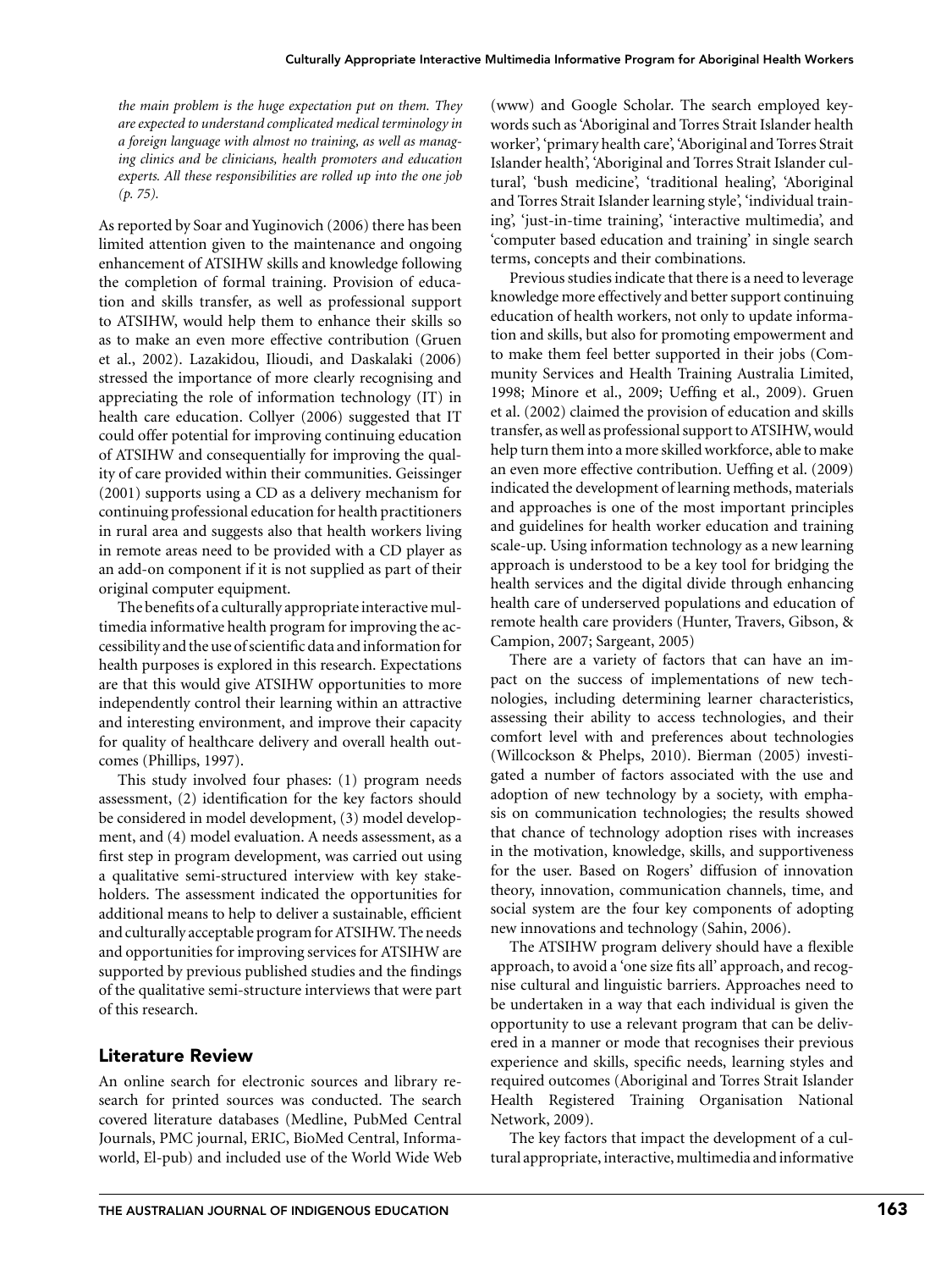health program for ATSIHW could be classified under four major categories: cultural, information technology, learning aspects, and interactive multimedia factors.

#### Cultural Factors

For new information to be accepted by Aboriginal societies, the process can be just as important as the quality of the content (Trudgen, 2000). Foster and Meehan (2007) suggest the important contribution factors in success with Indigenous learners are acknowledgment of Indigenous learning as a cultural activity and fostering of cultural security through respect, oral communication and traditional story telling.McLoughlin and Oliver (2000) stressed that instructional designers must incorporate the skills and values of the community in creating and developing interactive multimedia, in order to create a unified and authentic learning environment. This cultural inclusivity could be achieved through placing of learning tasks in the context of the Aboriginal life or cultural experience. It increases the learner's motivation by allowing learners access to learning resources in a manner that matches their values, beliefs and styles of learning (Donovan, 2007; McLoughlin & Oliver, 1999).

In Aboriginal society, communication is understood as best from 'heart to heart and mind to mind'. This communication is considered to be like 'hearing the inner soul of a person' (Trudgen, 2000). Gjedde (2005) indicated the narrative format has been a traditional way of teaching in many cultures, and using a narrative cultural appropriate interactive multimedia learning environment could support the learner toward the understanding of the events and the meaning they hold, and not just achieving knowledge of factual events. Story telling is considered an integrated learning approach, with a holistic view in which knowledge is integrated into social contexts, and it has been proven to be successful in Indigenous education (Grant, Hendriks, & Dyson, 2007; Werner & Bower, 1982). Story content should be meaningful, capable of engaging the learners, and should take into consideration possible differences in social and cultural background (Gjedde, 2005). A story teller could mention some issues briefly, or elaborate on details about — what to do, how to do it, when, where, and perhaps why (Berndt, 1982).

Trudgen (2000) explained that an understanding of cultural knowledge base, that is, the pre-existing knowledge, is especially important when one culture is trying to share unfamiliar or new information with another culture. This means the new knowledge taken to traditional Aboriginal people should build on their existing, culturally accepted truths and knowledge base and have to be intellectually thorough or it will be rejected. In Aboriginal culture, illness is characterised by social and spiritual dysfunction; therefore the Aboriginal medical system seeks to provide a meaningful explanation for illness and to respond to the personal, family and community issues surrounding illness (Saethre, 2007). Collins (1995) suggested it can help

to incorporate elements of traditional and cultural aspects into the health service for Aboriginal people, through using a bicultural approach where the best elements of both cultures are incorporated into health services.

Previous studies recommended some cultural principles could be taken into consideration during program design. These principles include:

- 1. The program designer must take into account the learning styles of Aboriginal people. The program must use graphics as much as possible and be less reliant on text. It needs to be self-paced, with instant rewards and have an absence of negative remarks (Steen, 1997).
- 2. The use of third party visual and audio tools and the adaption of pictograms and diagrams as opposed to just verbal communication is recommended (Duggan, 2009; Swain & Taylor, 2005).
- 3. Program designers can influence material and symbolic culture in creating and developing interactive multimedia (McLoughlin & Oliver, 2000).
- 4. Learners should not be expected to have advanced computing skills, but development of information literacy skills need to beintegral to the learning outcomes (McLoughlin & Oliver, 2000).
- 5. Particular consideration should be given to the Indigenous Australian concept of illness and health care in the program development (Fleming & Parker, 2007).
- 6. The educational software should be designed in a suitable way for disseminated information between individuals, as Aboriginal people commonly share learning experiences in small groups, thus reinforcing the social and collaborative focus of learning, and removing any risk of embarrassment of being publically wrong (Duggan, 2009; Dyson, 2002; McLoughlin & Oliver, 2000).
- 7. Starting the program by discussing a realistic health problem in the form of a story makes more sense to health workers, in term of what they have already experienced (Werner & Bower, 1982)
- 8. An associated website can provide further new information that builds on that given on the program which means that health care professionals will be able to access a wealth of pertinent information regardless of their geographic location (Geissinger, 2001).

Cultural localisation, cultural contextualisation, oral cultural backgrounds, and cultural knowledge base are elements should be considered in development of an interactive cultural appropriate multimedia educational health program for ATSIHW.

#### Information Technology Factors

The format of continuing health education has been presented in the past in face-to-face sessions in a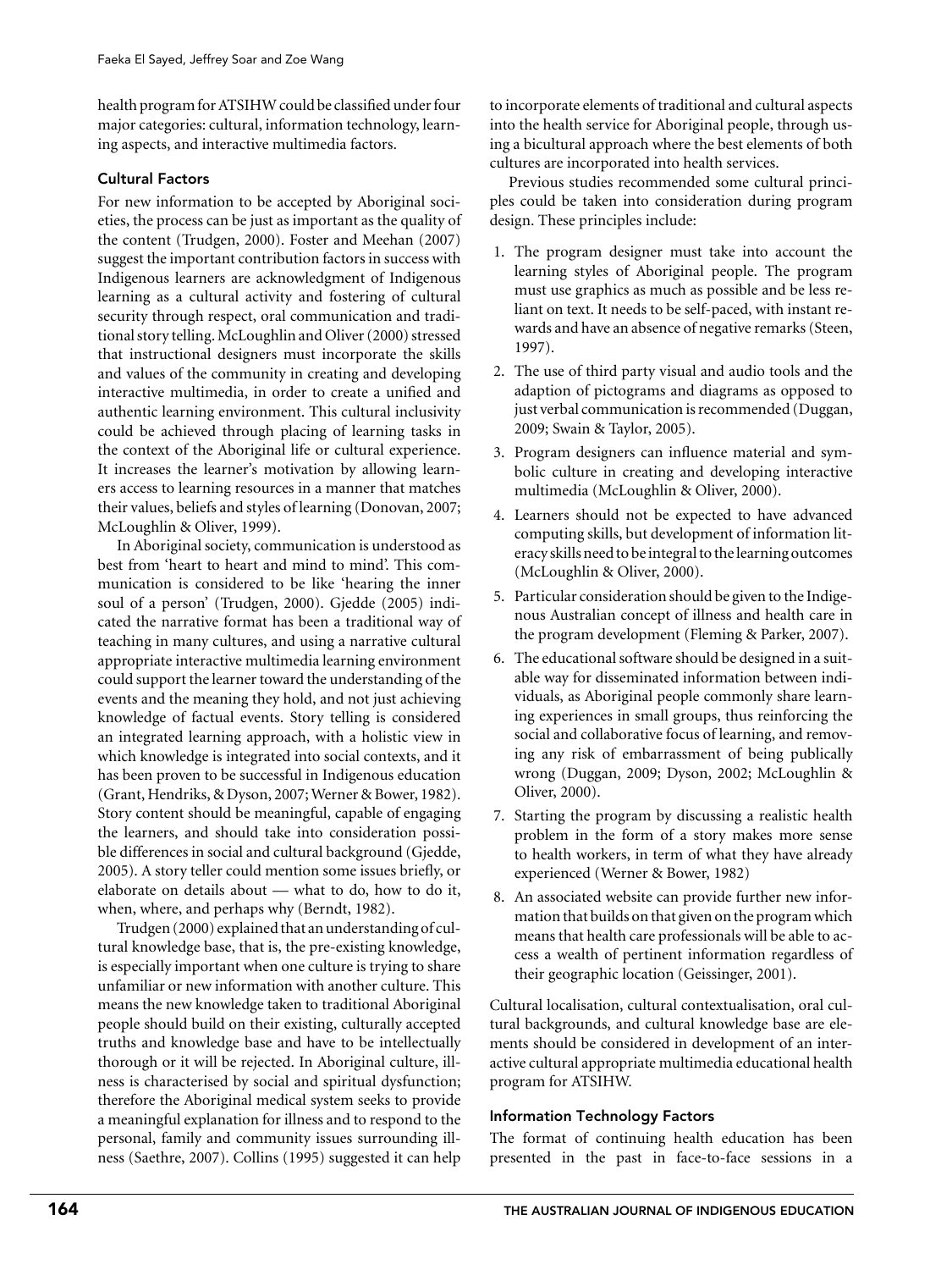geographical location, but is now in transition to the use of flexible modes and has moved to more extensive use of technology for learnings that support professionals so they can study on their own or in small groups in their local area (Leist & Kristofco, 1990).

Health education program offered by information technology is a promising innovation training method, especially for health care settings located far from a training facility in areas with poor transportation (Knebel, 2000) because they have the capacity to cross demographic, social, economic and national boundaries and connect the learner to information resources which are important for informal continued learning. The programs need to be culturally sensitive, relevant to local health care priorities and supportive of local resources (Sargeant, 2005).

Mugumya (2010) observed in a study for promoting continuing medical education among rural health workers using information and communication technology (ICT), that there were improvements and empowerment of the rural health worker in the area of computer literacy, and the project bridged the digital divide between the urban-based and rural-based health workers. This is evident through the increase of computer knowledge obtained by staff members who participated in the study. Ivers and Barron (1998) point out the importance of program's users to have the necessary prerequisite skills for using the computer and multimedia tools.

## Information Technology Within Aboriginal Australian

Previous published studies have explored the fit of computer and information technologies with Aboriginal learning preferences and learning style theory. Technologies can appeal to Aboriginals' visual-spatial strengths through the use of colourful graphics. The use of technologies can require little writing so these can better suit an oral cultural background. This approach can produce more positive learning experiences for Indigenous learners, allowing them to take greater charge of their own learning, and help in the development of digital literacy (Duggan, 2009; Dyson, 2002; O'Donoghue, 1992). Donovan (2007) and Foster and Meehan (2007) claimed that multimedia and ICT are readily accepted and are being used creatively and passionately by Aboriginal learners, especially younger Indigenous learners and those using computers at work who were adept at using the technology. Duggan (2009), Kinuthia (2007) and Samaras (2005) indicated that Indigenous groups have historically taken advantage of new technologies depending on availability and access, and they refer the digital divide within the Indigenous Australian to the inequality and the limitation in access to computer facilities or the unavailability of suitable capabilities to use such resources effectively. The most important factor affecting Indigenous access to ICT is their geographical distribution as 70% of them live outside major cities (Samaras, 2005).

#### Learning Aspects

Developing effective materials that facilitate learning requires an understanding and appreciation of the principles underlying how people learn. One of the main and basic foundations of designing instructional interactive multimedia programs is the learning theories and their impact on model design (Alessi & Trollip, 2001). Theories of learning could be employed to produce measurably better instructions and to understand the function of multimedia in enhancing the learning experience for users and increase the amount of knowledge they retain (Hannafin & Peck, 1988; Villamil-Casanova & Molina, 1996). By developing instructional design in accordance with the internal process of learning, a greater degree of confidence in the performance of the lesson may be attained (Hannafin & Peck, 1988).

The socio-cultural and constructivist learning theories have been recommended to be used as the base for design of a culturally inclusive program for Aboriginal Australian learners (McLoughlin & Oliver, 2000). The socio-cultural theory stresses the interaction between developing people and the culture in which they live and focuses on how cultural beliefs and attitudes impact how instruction and learning take place (Cherry, 2011). The constructivists argue that learning outcomes depend on the learning environment, the prior knowledge of the learner, the learner's view of the purpose of the task and the motivation of the learner (Hedberg, Harper, Brown, & Corderoy, 1994). Employment of constructivist principles in program design provides a new level of difficulty and challenge for the designers as they should consider the perceptions and previous experience of the learners, including culturally shared perceptions, and ensure that the learning environment is as rich and interactive as possible (O'Brien, 2002; Phillips, 1997).

#### Interactive Multimedia Factors

Multimedia used for communication and education purposes has proved to be compatible with cross-cultural and with Aboriginal preference for communication and education (Coulehan et al., 2005), as delivery of information comes in a range of forms that may include text, graphic, sound, and video (still or full motion), which provides the user with a range of ways of interacting with the material it contains (Alber, 1996). Villamil-Casanova and Molina (1996) and Phillips (1997) indicated there are many key factors to be considered in designing interactive multimedia program from which the learner can actually learn, rather than being told, and those essential factors are critical parameters for planning the production of an interactive application. The most important factors are that the design of the model should be based on sound educational principles and theoretical approaches to learning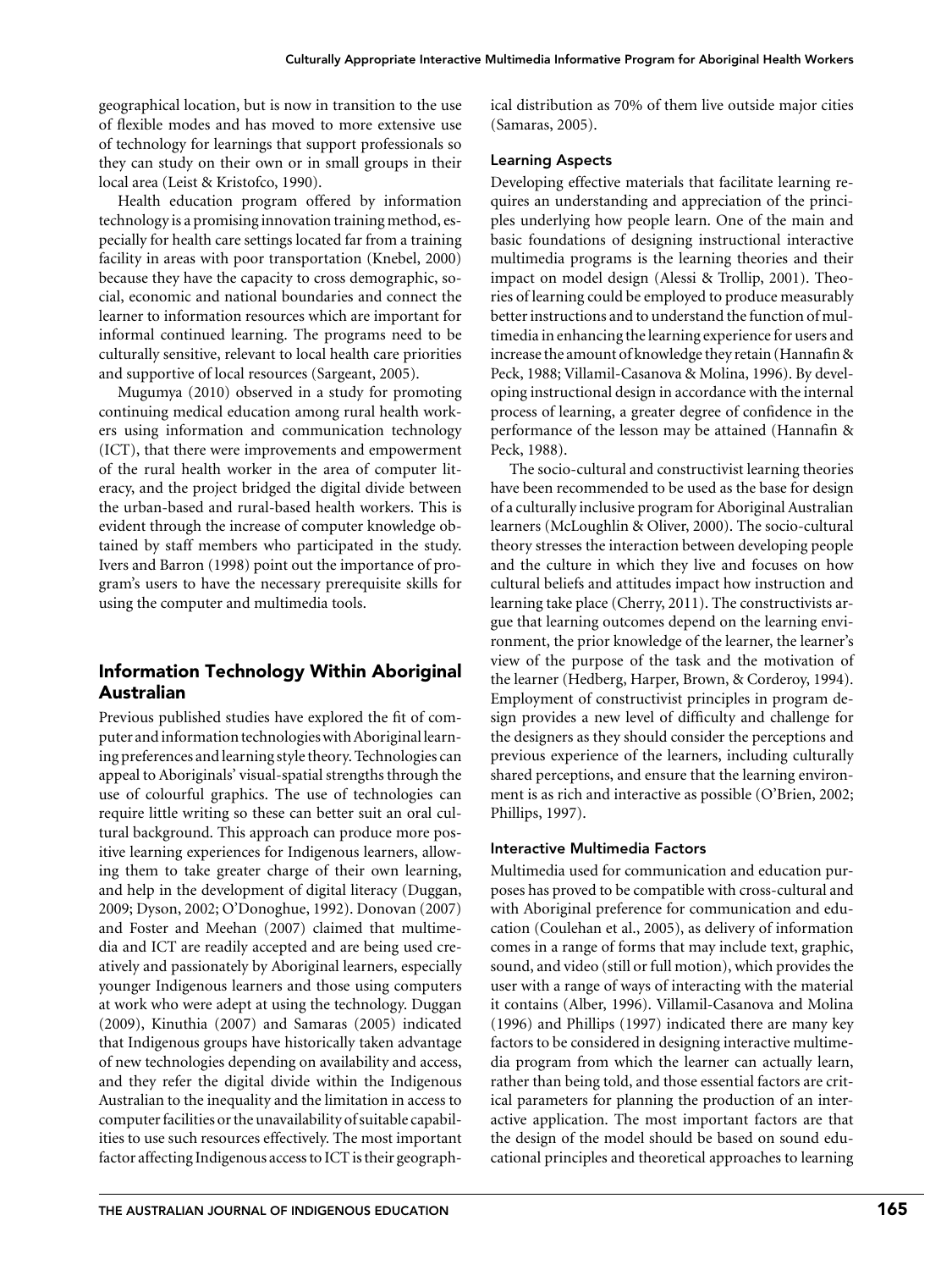and instruction (D. Kennedy, 2002; G. Kennedy, Petrovic, & Keppell, 1998; Phillips, 1997). Effective learning from multimedia displays is subject to a number of requirements which can be categorised into the processing, fitting and task design requirements (Rouet, 2001). These requirements should take into consideration during program design.

## Process Requirement

Previous studies revealed some principles for program development procedures, they include the following:

*Multimedia principle:* This means the presentation should consist of both words and pictures. Any relevant instructional graphics to supplement the written text should be incorporated to improve learning through the dual coding of verbal and visual information (Donnelli, Dailey, & Mandernach, 2009; Mayer, 2001). The integration of a variety of multimedia elements will appeal to different learning styles, help the audience comprehend and retain more information, and direct the learner's perception and draw attention to key elements, so the learner is actively engaged in the learning task (Cartwright & Cartwright, 1999; Hannafin & Peck, 1988; Villamil-Casanova & Molina, 1996).

*Concise principle:* This means to keep the model small and focused (Mayer, 2001; Phillips, 1997). Cartwright and Cartwright (1999) claimed audiences prefer short program that address the problem accurately and delivers the message efficiently.

*Coherence principle:* This means avoiding using material that is not essential to instruction, and excluding any extraneous words and pictures deemed as unnecessary information that impede learning (Donnelli et al., 2009; Phillips, 1997). In order to find the middle ground between maximising the interaction and avoiding unnecessary activities, information should be closely related to the specific objectives of the program (Hannafin & Peck, 1988).

*Modality principle:* Fahy (2005) and Donnelli et al. (2009) suggested including audio to explain graphics, as audio enhances learning more than text.

*Measurable objectives:* Hannafin and Peck (1988) pointed out the presence of appropriate measurable objectives improves the probability of program success.

*Contiguity principle:* Fahy (2005) revealed learners learn better when corresponding words and pictures are presented simultaneously and near rather than successively and far from each other on the page or the screen.

*Fitting requirement:* The significance of program content and the target audience's character and needs are important factors for developing an appropriate program.

*Model content:* The content of the program should present the information that will be conveyed as informative, and not just entertainment (Cartwright & Cartwright, 1999; Mayer, 2001). Villamil-Casanova and Molina (1996) point out that using multimedia materials that help convey the intended message or information is one of the critical elements in developing a successful multimedia application. Rouet (2001) and O'Brien (2002) observed that learners are most likely to use multimedia programs if the information presented is relevant to their goals and experiences, and fits their needs, given their skills and objectives.

*Target audience:* Previous studies revealed the successes of instruction interactive multimedia programs were greatly influenced by the audience's background and characteristics, and should be directed to the interest and abilities of the audience. This can be achieved by considering and identifying of the audience's needs and expectations, and assessing their knowledge and skill levels accurately (Cartwright & Cartwright, 1999; Fahy, 2005; Hannafin & Peck, 1988; Villamil-Casanova & Molina, 1996).

## Task Design Requirement

Previous studies concluded some important issues which should take into consideration in designing the program:

*Introductory objectives and clear directions:* This factor is important so that it is more obvious to the learner what the goals of instruction are, what is expected of them as they traverse the program, what information, skills and strategies they will need to recall for use during acquisition, and which learning objectives should be achieved, so that the learning accumulates in a logical fashion (Cartwright & Cartwright, 1999; Hannafin & Peck, 1988; G Kennedy et al., 1998).

*Navigation and orientation:* A crucial aspect of an effective model is a consistent and clear navigation system that is accessible by the learner at any time and able to provide the learner access to general features and an overview of the entire application (G. Kennedy, et al., 1998; Luther, 1994). Determining the navigational structure — linear, hierarchical, nonlinear or composite — is an important design consideration in multimedia application development (Villamil-Casanova & Molina, 1996).

*Interactivity:* D.M. Kennedy and McNaught (1997) and G. Kennedy et al. (1998) emphasised that interactive multimedia software should provide a high level of interactivity as it encourages deeper processing of learning material.

*Sequencing:* Hannafin and Peck (1988), G. Kennedy et al. (1998), and Cartwright and Cartwright (1999) stressed that the content of the model should be cohesive, well structured and designed, organised into manageable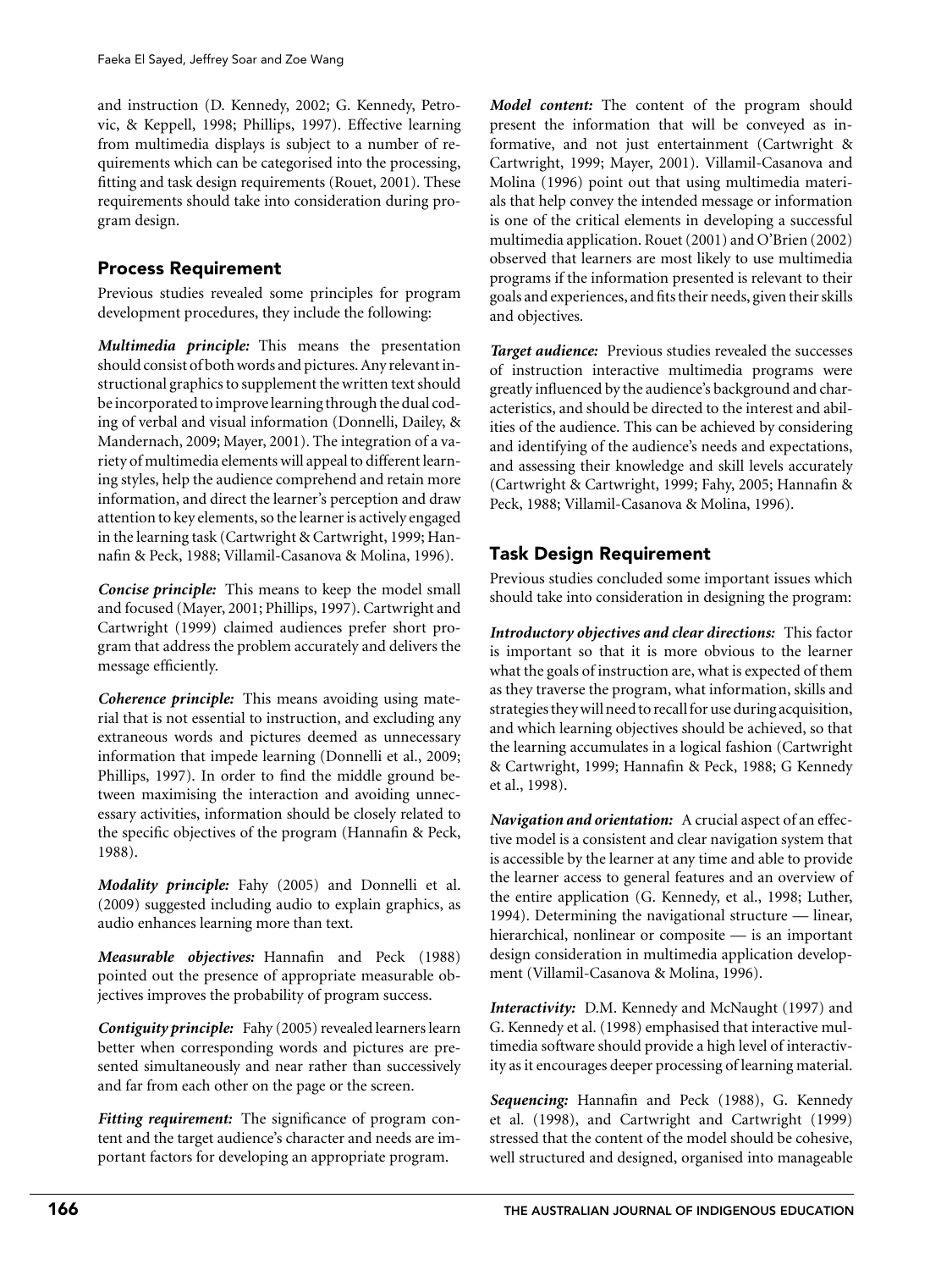| Participants by Role, Gender and Years of Experiences |                                        |              |                      |
|-------------------------------------------------------|----------------------------------------|--------------|----------------------|
| Participants                                          | Roles                                  | Gender (F/M) | Years of Experiences |
| 01 JH                                                 | <b>ATSIHW TAFE lecturer</b>            | F            | 4                    |
| 02 RD                                                 | ATSIHW university lecturer             | F            | 5                    |
| 03 LS                                                 | ATSIHW university lecturer             | F            | 4                    |
| 04 AV                                                 | Director of Training centre for ATSIHW | F            | 7                    |
| 05 JF                                                 | ATSIHW general manager                 | M            | 5                    |
| 06 SL                                                 | ATSIHW program coordinator             | F            | 3                    |
| 07 RT                                                 | ATSIHW coordinator                     | M            | 15                   |
| 08 MK                                                 | ATSIHW program manager                 | F            | 15                   |
| 09 CWS                                                | ATSIHW development officer             | M            | 7                    |
| 10 ZW                                                 | ATSIHW university lecturer             | F            | 3                    |

TABLE 1

sections of content, and based on principles of instructional design.

*Presence of consistency:* There should be consistency between learning objectives and content of interactive multimedia program (G. Kennedy et al., 1998).

*Aesthetics (appeal):* Hannafin and Peck (1988), Phillips (1997), and Mayer (2001) claimed that in order for a project to be a success, the information must be presented in an attractive way, look good, and maintain learner interest. A thorough understanding of the aesthetic choices in program production design is critical for a program (Cartwright & Cartwright, 1999).

*Sophistication:* Hannafin and Peck (1988), and Mayer (2001) recommended that the IMM model designer needs to take advantage of the latest technology developments and use the computer's resources wisely.

*Modularity:* Luther (1994) and Phillips (1997) claimed that learning is best facilitated by breaking a subject down into a series of single thoughts; this splitting of a program into a set of independent parts can ease the development task.

*Feedback:* Hannafin and Peck (1988), and Hoffer and Barnett (1990) suggested evaluating the learner's response by providing specific immediate feedback with justifications for correct answers and explanation for the incorrect.

*Individualised:* Cartwright and Cartwright (1999) and Fahy (2005) identified that individualisation can help in adapting to the unique needs of each person's preferred learning style. Programs may be different in the level or depth, sequences of instruction, and length of time to complete a given section, and can be offered at different times and places to suit the needs of different learners.

#### Interviews

The purpose of the interview component of the methodology was to gain a perspective from various stakeholders on what are considered to be the keys factors which would impact the development of a continuing informative program for ATSIHW. Data was obtained through semi-structured, open-ended, in person and telephone interviews from key stakeholders.

#### Ethical Considerations

Ethical approval for the study was granted from the office of research and high degree of University of Southern Queensland, and approval from Southern Queensland Institute of Tertiary and Further Education (TAFE).

#### About the Participants

Participants involved in this study were selected on the criteria of:

- having worked for a long time, not less than two years, in the area of Aboriginal health education and training, and
- having various roles as educators, general managers, program managers and developers, coordinators and health workers.

Consequently the research was derived from varied backgrounds and different points of view of those involved in Aboriginal health education and training.

Thirty stakeholders were personal invited, but only 10 agreed to participate. There were seven females and four males. Two of the participants started their career as Aboriginal health workers. Table 1 describes the participants by role, gender and work experiences.

#### Getting In

Participants were invited through a flyer distributed at their workplaces and personal approaches. Introductory letters and information sheets were distributed to the potential participants before the interviews. Open-ended, semistructured interviews of approximately 30 minutes were audio-taped with the stakeholders. Permission to use the recorder was requested and a signed consent form was obtained.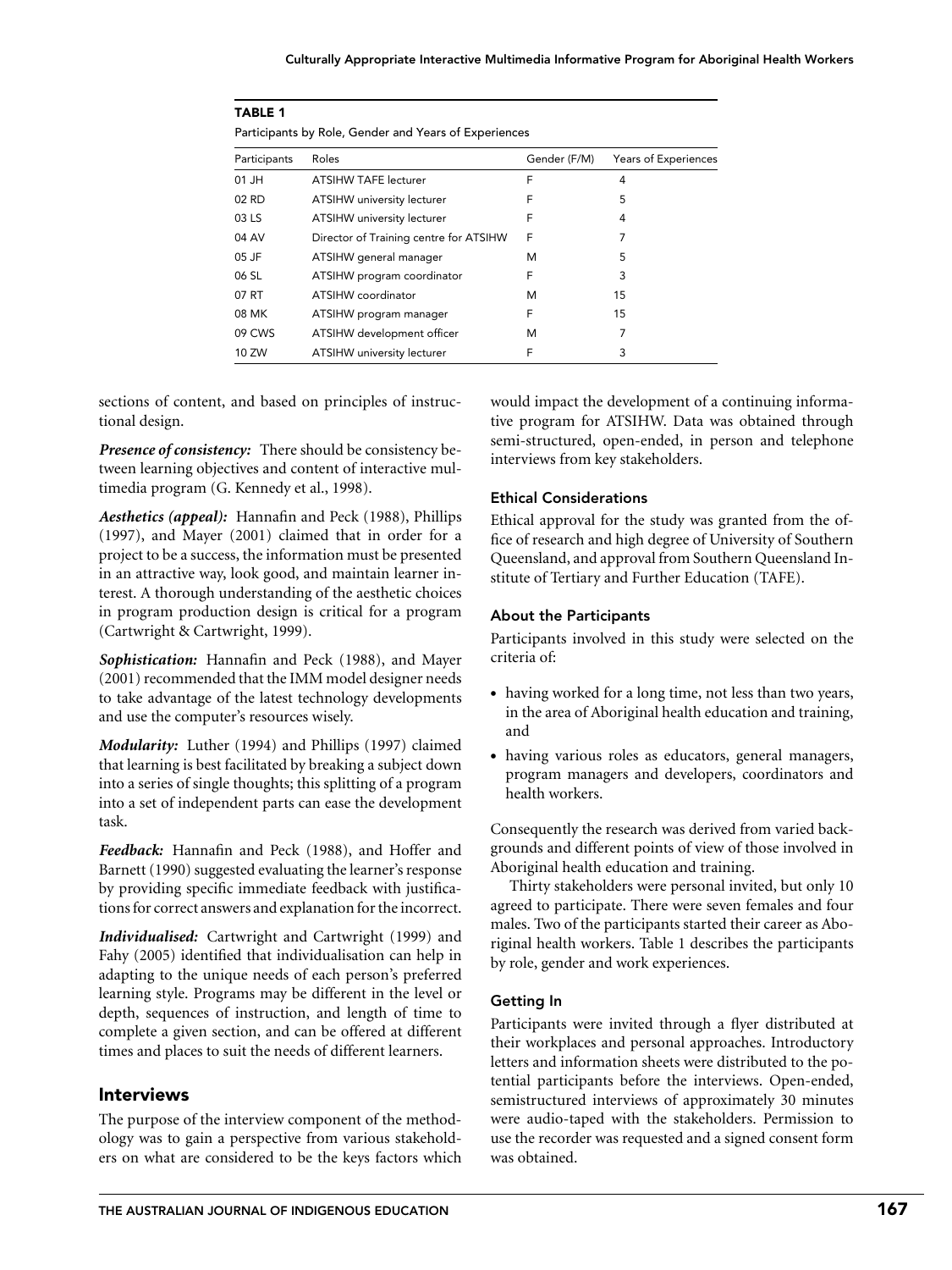## Analysis

Interview transcripts were returned to the participants for a final check and approval. Transcripts were analysed and interpreted for stakeholders' experience, opinions, expectations and perspective for model design, using thematic content analysis.

The interview transcription was organised and divided into sections to facilitate the process of coding data for analysis. Major themes within the topic have been identified from the literature review, or given by the participants in interviews, or arose from the interview guide topic. Issues and key themes were identified through reiterative review using QSR's NVivo 9 computer software to manage the data. The themes and issues were gathered into major categories which represent the keys factors that could impact the design and development of a cultural appropriate interactive multimedia informative health program for ATSIHW. They are: cultural factors, information technology availability and literacy, and learning aspects.

## Interpretation of Findings

This study outlines responses from stakeholders of various but relevant backgrounds regarding the key factors which need to be considered and that would impact the program development. All participants agreed that there is no cultural obstacle that could prevent Aboriginal health workers from using IT as a new means to deliver a sustainable, efficient and culturally acceptable program. They concluded that there are a number of general factors, such as cultural issues, information technology literacy, the availability of the technologies, and learning aspects which have an enormous impact on program development, and there is a need to consider all these factors together at the same time.

#### Cultural Factors

The diversity of cultures between Aboriginal Australian peoples and the variety between ATSIHW' knowledge, background and code of practice in each Australian state have an impact on program design and content, and reflect the need for program to accommodate all this multiplicity. Participants explained that there is a need to produced program template which has a general, wide and stable character to suit work in every community:

*We had great difficulty because Aboriginal health workers from Victoria have different experience than health workers from Darwin, from NT, so very difficult. (AV)*

*They are more traditional in the NT because of the geographic location and the set-up of communities. (JH)*

*You try if you were specifically doing health area in Qld but it may different if you going up to Torres Australia area you start to look at turtle and things of their culture up there. (LS)*

*And the planned tool kits is work in this area, and that area and every area. (JF)*

All participants agreed that ATSIHW should be involved in the program development through their continuing formative evaluation of the program in all its development steps, and the program content should be relevant, and directed to their level:

*I have my ideas but I can't, I don't know if they are correct or efficient and effective until I discussed with indigenous kealth workers, because who am I? (JF)*

*You can make a draft and get some advice before you finish the program. Just let have a look in them the sense is enough, cultural, get the message across, feedback. (RT)*

*If you want to make it culturally appropriate you need to be guided by health workers. (SK)*

*It is very important for anything we could develop that we have information by the health workers and have a say into the development of it. (AV)*

All participants commented on the importance of cultural points that should be taken into consideration during program design. These points were seen as important in developing the right tool kits which can be used by all Aboriginal Australians. These points include the following:

- 1. Make the program simple, easy to understand and not too long, but at the same time it should be intellectually thorough and relevant: 'If you want to get across the point, make it how it is relevant to their life' (RT).
- 2. Design the program to suit different Aboriginal cultural backgrounds, by emphasis on their common general cultural issues, like storytelling; minimise the written text, narrative, more visual and colourful, and using diagram and pictures familiar to them.
- 3. Gender issues for the target group should put into consideration in program design.
- 4. Simplification of the medical terminology by using pictures and simple general words: 'Most Indigenous population do not have access or knowledge of higher medical terms, you would not go in that and talk in high medical jargon' (LS).
- 5. Using Aboriginal sound and accent in the narration.
- 6. Using Australian English as a best common language for all Aboriginal Australians.
- 7. Program content written with the Aboriginal patient in mind.
- 8. Using case study or scenario about Aboriginal people.
- 9. Knowledge sharing can be fostered by designing a stories module to be used by ATSIHW in their health education and promotion roles within their own communities.
- 10. Aboriginal health workers should share in program development through continuing formative evaluation throughout all the development process.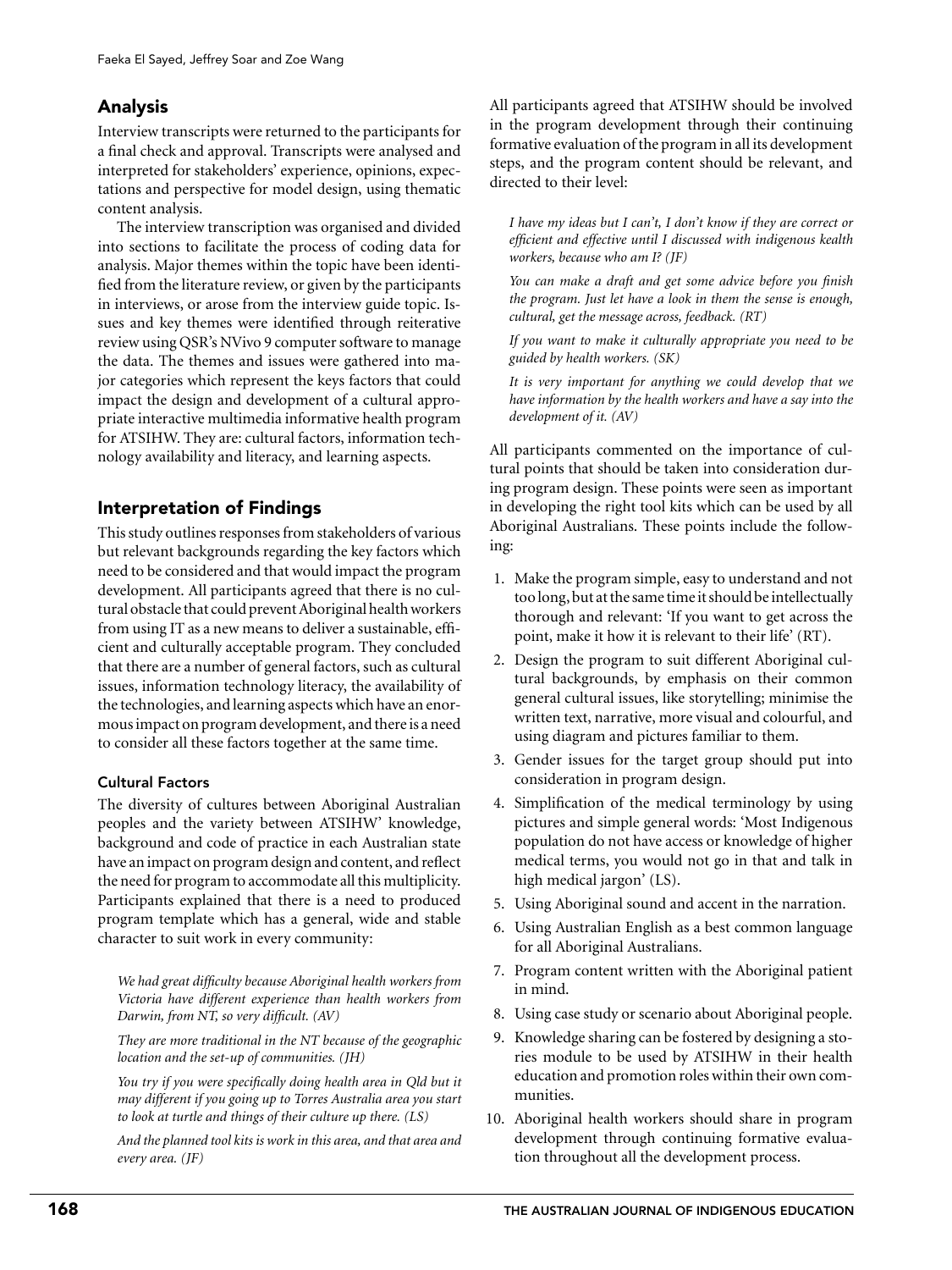#### TABLE 2

Comparison Between the Results of the Research Approaches

|                  | Literature review                                                                                                                                                                                                                                                                                                                                                                                                                                                       | Interview                                                                                                                                                                                                                                                                                                                                                            |
|------------------|-------------------------------------------------------------------------------------------------------------------------------------------------------------------------------------------------------------------------------------------------------------------------------------------------------------------------------------------------------------------------------------------------------------------------------------------------------------------------|----------------------------------------------------------------------------------------------------------------------------------------------------------------------------------------------------------------------------------------------------------------------------------------------------------------------------------------------------------------------|
| Cultural factors | • Cultural localisation, cultural contextualisation, oral cultural<br>backgrounds, and cultural knowledge base are elements that<br>should be considered in the development of an interactive,<br>culturally appropriate multimedia educational health program<br>for ATSIHW.                                                                                                                                                                                           | • The diversity of cultures between Aboriginal Australian<br>peoples and the variety between ATSIHW knowledge,<br>background and code of practice in each Australian state<br>has an impact on program design and content, and there<br>is a need to produce a program template that has a<br>general, wide and stable character to suit work in every<br>community. |
| IT               | • Limitation in access to computer facilities or the unavailability of<br>suitable capabilities to use such resources effectively.<br>• Learners should not be expected to have advanced computing<br>skills, but development of information literacy skills needs to be<br>integral to the learning outcome.                                                                                                                                                           | • The major barriers for implementing the planned model<br>for ATSIHW are the availability and access to the<br>equipment, its efficiency, maintenance, the cost to keep it<br>running, and updating and training in many remote areas.                                                                                                                              |
| Learning aspects | • The underlying basis of designing instructional multimedia is the<br>theory of learning, which should be employed to produce<br>measurably better instructions.                                                                                                                                                                                                                                                                                                       | • The program should have clear, defined, measurable<br>objectives and should achieve these objectives. The<br>program should be continuing, sustainable, and planned<br>for context and need analysis                                                                                                                                                               |
| <b>IMM</b>       | • Effective learning from multimedia displays is subject to a<br>number of requirements such as: multimedia principle, concise<br>principle, coherence principle, modality principle, contiguity<br>principle, model content, target audience, introductory<br>objectives and clear directions, navigation and orientation,<br>interactivity, sequencing, presence of consistency, aesthetics<br>(appeal), sophistication, modularity, feedback, and<br>individualised. | • The program should be designed to be simple, not too<br>long, easy to understand, intellectually thorough, and<br>relevant.<br>• Gender issues should be considered. Use of narration in<br>the form of storytelling, and minimising the written text.<br>• Interactive material should be more visual and colourful,<br>with diagrams and pictures.               |

Some of the participants supported involving the traditional bush medicine in program content. They argued that it could be a way of attracting health workers, and also because most Aboriginal Australians still use their traditional healing methods, which could act as a cultural barrier for them to use western medicine and lead to drugs interaction. It should put into consideration that traditional bush medicine is different from one place to another and depends on the location and what native plants are available in different areas.

#### Availability and Literacy of Information Technology

The benefits of the program depend on the assumption that the ATSIHW have access to suitable information technology. This assumption has been assessed in the qualitative interview, by focusing on IT literacy and the availability of IT resources for the ATSIHW. Interpretations of material gathered in interviews indicated that most health workers should have basic computer literacy and facilities because they usually need to perform work on the computer, such as prepare a resource or undertake an administrative task. Some participants pointed out that the younger generation of Aboriginal health workers are more confident in using the computer than older workers. All the participants agreed that the major barriers for implementing the planned model for the ATSIHW are the availability and access to the equipment, its efficiency, maintenance, the cost to keep it running, and updating and training in many remote areas:

*I think they become able to use the computer, I think because in health you have to do a lot of work on the computer. (RD)*

*We may get one or two in class not confident in using the computer, but they are not from the younger generation. (JH)*

*It is the older ones who shy away from the data collections system, and they get someone else to do it for them. They are scared they are going to blow up the computer or something. (MK)*

*There are many health workers do not have access to computer, health professional have access to computer, but health workers don't have easy access to computer. (AV)*

*You can find computers everywhere but the expectation that they all functioning may not actually be. (SK)*

*The most difficult things that may find difficult to technology is the maintenance. In those remote areas there is no technological support so things don't work . . . that just don't work. (LS)*

#### Learning Aspects in Model Development

Participants indicated that the program should include clear defined measurable objectives and achieve these objectives. This achievement could be measured during the program evaluation. They have requested that the program should be continuing, sustainable and planned on need analysis:

*If you are doing training you really do need to have an idea that there's going be a behaviour change at the end of it and know what it is. (MK)*

*It could be continuing. (RT)*

*Make sure that you planed the program based on the context analysis and need analysis. (JF)*

*They can use the computer, the basic computer. (JF)*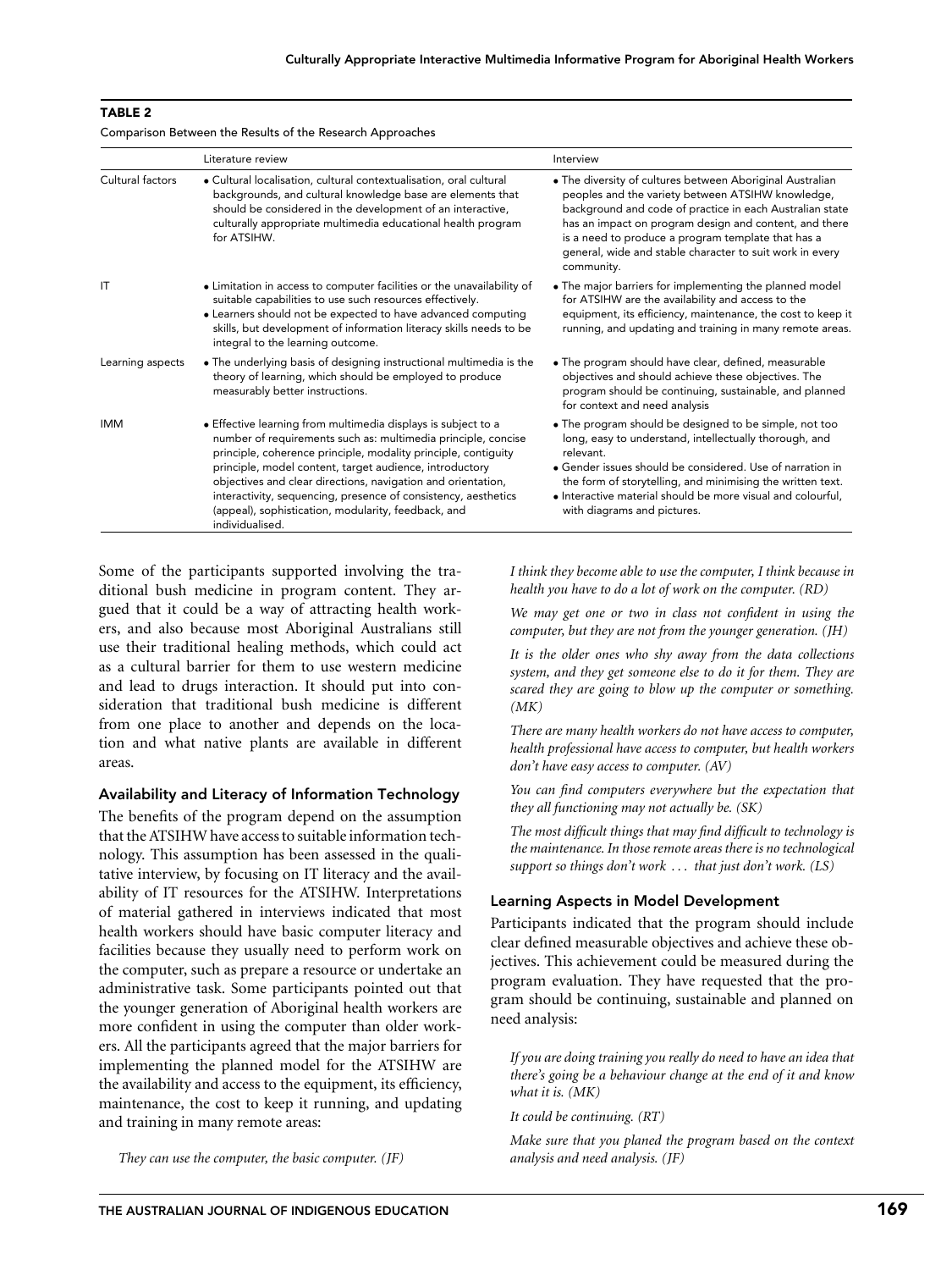## Results

The findings in previous published studies and the interview results are complementary and supportive to each other, as shown in Table 2, and they will be used as the main guide in the development of the model, which is the third phase in this study.

## Conclusion

This research aims to create culturally appropriate, interactive multimedia, health informative programs for Aboriginal and Torres Strait Islander health workers. In the first stage of the study, an assessment of program needs was carried out using a qualitative semistructured interview with various crucial stakeholders. The assessment revealed the need for a new approach other than the traditional face-to-face approach, and one which is able to deliver a sustainable, efficient and culturally acceptable program as a source of continuous information.

The interviews have also been used to identify the key factors that impact the program development. The identification began with a systematic review of the literature, which compared findings with previously published information.

The main findings revealed that the most important key factors could be categorised under four main categories: cultural factors, information technology availability and literacy, learning aspects, and interactive multimedia factors. Cultural factors were cultural inclusivity, oral cultural, pre-existing knowledge, and Aboriginal learning styles. Interactive multimedia factors were the requirements for the process, fitting and design of the program. Recommendations for program design were also provided. These results and recommendation shall be used as a guide in the next phase of this research for development of an interactive multimedia health informatics model for Aboriginal and Torres Strait Islander health workers as a source of continuing education, updating and as a cultural appropriate sources of information.

## References

- Alber, A.F. (1996). *Multimedia: A management perspective*. Independence, KY: Wadsworth Publishing Company.
- Alessi, S.M., & Trollip, S.R. (2001). *Multimedia for learning: Methods and development* (3rd ed.). Boston, MA: Allyn and Bacon.
- Aboriginal and Torres Strait Islander Health Registered Training Organisation National Network. (2009). *An orientation, education and training needs analysis for the new and existing Aboriginal and Torres Strait Islander health workforce: Final report*. Unley, SA: Aboriginal and Torres Strait Islander Health Registered Training Organisation National Network.
- Berndt, C.H. (1982). Sickness and health in Western Arnhem Land: A traditional perspective. In J. Reid (Ed.), *Body, land and spirit: Health and healing in Aboriginal society* (pp. 121–138). Brisbane, Australia: University of Queensland Press.
- Bierman, L.B. (2005). *User competence and influence on the adoption of new technologies: Technophobia, exposure to technical jargon, and the support of social networks*. San Diego, CA: State University Press.
- Cartwright, S.R., & Cartwright, G.P. (1999). *Designing and producing media-based training*. Boston, MA: Focal Press.
- Cherry, K. (2011). What is sociocultural theory? *About.com.Psychology.* Retrieved from http://psychology. about.com/od/developmentecourse/f/socioculturaltheory.htm?rd=1.
- Collins, E. (1995). Aboriginal provision of health services before and after colonisation and Aborginal participation in and control of health programs. *Aboriginal and Islander Health Worker Journal*, *19*(5), 26–31.
- Collyer, N.E. (2006). *Training community health workers: Using technology and distance education*. Retrieved from http://74.125.155.132/search?q=cache:N0c0Ec\_e9EgJ: ruralhealth.hrsa.gov/pub/trainingfrontier.asp+Rural+ health+policy-training-+fronter&hl=en&gl=au& strip=1.
- Coulehan, K., Brown, I., Abbott, F., Anbins, B., Christie, M., Gaypirra, W., . . . Spain, B (2005). *Sharing the true stories: Evaluating strategies to improve communication between health staff and Aboriginal patient: Final project report*. Darwin, Australia: Cooperative Research Centre for Aboriginal Health.
- Community Services and Health Training Australia Limited. (1998). *Aboriginal health worker and Torres Strait Islander health worker: National competency standards*. Sydney, Australia: Commonwealth of Australia.
- Donnelli, E., Dailey, A., & Mandernach, B.J. (2009). Toward a philosophy of multimedia in the online classroom: Aligning multimedia use with institutional goals. *Jounal of Online Learning and Teaching*, *5*(1).
- Donovan, M. (2007). Can information communication technological tools be used to nsuit Aboriginal learning pedagogies? In L.E. Dyson, S. Grant & M. Hendriks (Eds.), *Information technology and Indigenous people* (pp. 93–104). Hershey, PA: Information Science Publishing.
- Duggan, T. (2009, November). *Supporting ways of learning for Indigenous Australian, pre-undergraduate students using Moodle.* Paper presented at the Annual Conference of the Australian Society for Computer in Learning in Tertiary Education, 'Same Places, Different Spaces', Auckland, New Zealand.
- Dyson, L.E. (2002, December). *Design for a culturally affirming Indigenous computer literacy course.* Paper presented at the Annual Conference of the Australian Society for Computer in Learning in Tertiary Education, 'Winds of Change in the Sea of Learning: Charting the Course of Digital Education', Auckland, New Zealand.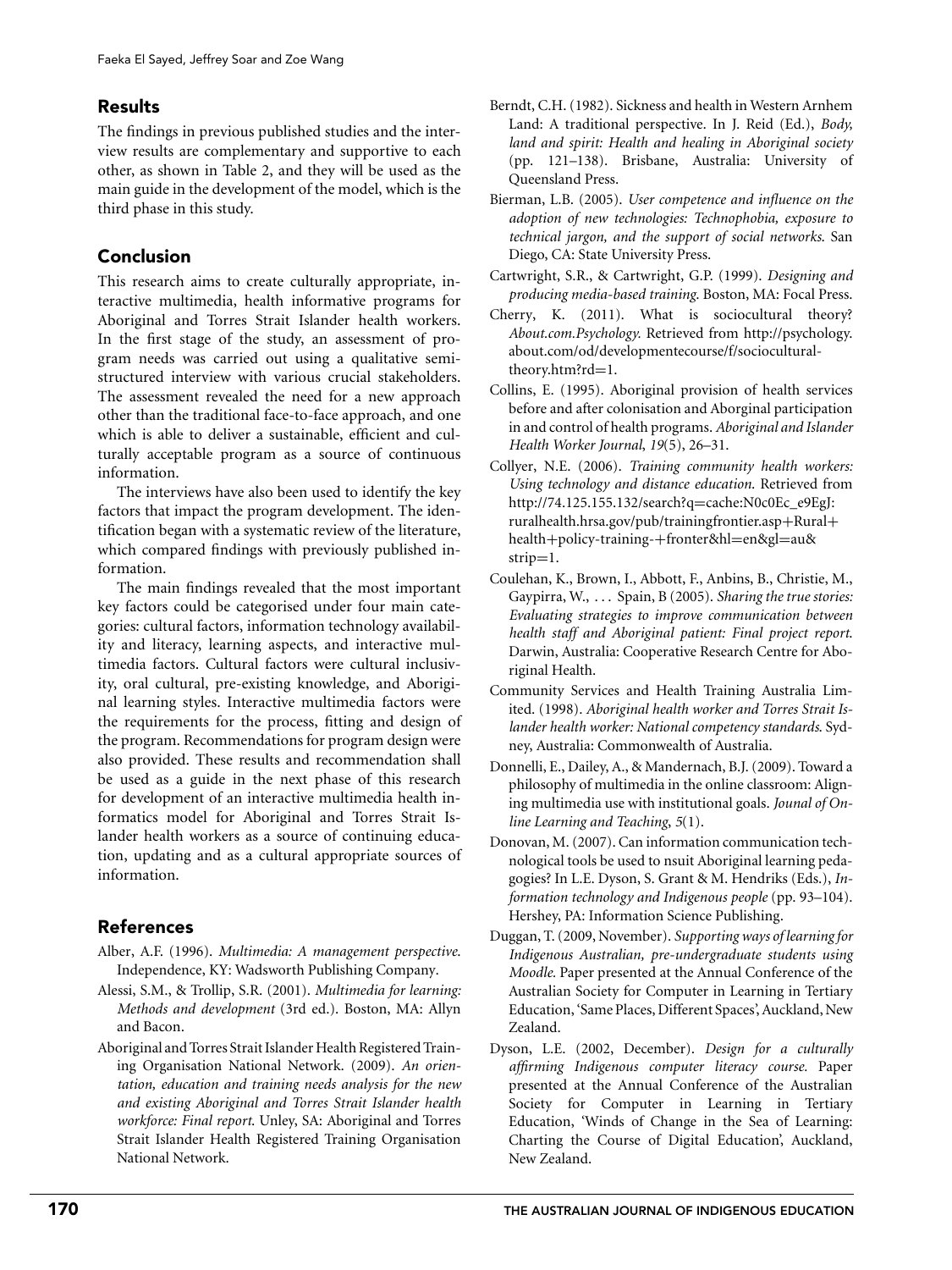- Fahy, P.J. (2005). Planning for multimedia learning. In S. Mishra & R.C. Sharma (Eds.), *Interactive multimedia in education and training* (pp. 1–24). Hershey, PA: Idea Group Publishing.
- Fleming, M.L., & Parker, E. (2007). *Health promotion, principles and practice in Australia context* (3rd ed.). Sydney, Australia: Allen & Unwin.
- Foster, R., & Meehan, M. (2007). Problem-based online learning and indigenous tertiary education: Reflections on implementation. In L.E. Dyson, M. Hendriks & S. Grant (Eds.), *Information technology and Indigenous people*. Hershey, PA: Information Science Publishing.
- Geissinger, H. (2001, March). *Continuing professional development for rural and remote health care practitioners*. Paper presented at the 6th National Rural Health Conference, Canberra, Australia.
- Gjedde, L. (2005). Designing for learning in narrative multimedia environments. In S. Mishra & R.C. Sharma (Eds.), *Interactive multimedia in education and training* (pp. 101– 112). Hershey, PA: Idea Group Publishing.
- Grant,M. (1992).*Caring inthe country: developing HIV/AIDS training and support for rural health and welfare workers*. Geelong, Australia: Commonwealth department of Health, Housing and community services, Deakin University Publishing Unit, Health Education Centre, Barwon South Western Region Incorporated.
- Grant, S., Hendriks, M., & Dyson, L.E. (2007). The Indigenous pre-IT program. In L.E. Dyson, S. Grant & M. Hendriks (Eds.), *Information technology and Indigenous people* (pp. 126–131). Hershey, PA: Information Science Publishing.
- Gruen, R.L., Weeramanthri, T.S., & Bailie, R.S. (2002). Outreach and improved access to specialist services for Indigenous people in remote Australia: The requirements for sustainability. *Epidemiology Community Health*, *56*, 517–521.
- Hannafin, M.J., & Peck, K.L. (1988). *The design, development, and evaluation of instructional software*. New York: Macmillan Publishing Company.
- Hedberg, J.G., Harper, B., Brown, C., & Corderoy, R. (1994, July). *Exploring user interfaces to improve learning outcomes.* Paper presented at the Interactive Multimedia in University Education: Designing for Change in Teaching and Learning Conference, Melbourne, Australia.
- Hoffer, E. P., & Barnett, G. O. (1990). Computers in medical education. In E.H. Shortliffe & L.E. Perreault (Eds.), *Medical informatics: Computer applications in health care* (pp. 535–561). Reading, MA: Addison-Wesley Publishing Company.
- Hunter, E., Travers, H., Gibson, J., & Campion, J. (2007). Bridging the triple divide: Performance and inovative multimedia in the service of behavioural health change in remote Indigenous settings. *Australasian Psychiatry*, *15*, 44–48.
- Ivers, K.S., & Barron, A.E. (1998). *Multimedia projects in education: Designing, producing, and assessing*. Englewood, CO: Libraries Unlimited.
- Kennedy, D.M. (2002, December). *Visual mapping:A tool for design, development and communication in the development of it-rich learning environments.* Paper presented at the Annual Conference of the Australian Society for Computer in Learning in Tertiary Education, 'Winds of Change in the Sea of Learning: Charting the Course of Digital Education', Auckland, New Zealand.
- Kennedy, D.M., & McNaught, C. (1997). Design elements for interactive multimedia. *Australian Journal of Educational Technology*, *13*(1), 1–22.
- Kennedy, G., Petrovic, T., & Keppell, M. (1998). *The development of multimedia evaluation criteria and a program of evaluation for computer aided learning.* Paper presented at the Annual Conference of the Australian Society for Computer in Learning in Tertiary Education, Wollongong, Australia.
- Kinuthia, W. (2007). Instructional design and technoligy implications for indigenous knowledge: Africa's introspective. In L.E. Dyson, M. Hendriks & S. Grant (Eds.), *Information technology and Indigenous people*. Hershey, PA: Information Science Publishing.
- Knebel, E. (2000). *The use and effect of computer based training: What do we know?* Retrieved from http://www. qaproject.org/pubs/PDFs/researchcbtx.pdf
- Lazakidou, A.A., Ilioudi, C., & Daskalaki, A. (2006). Potential benefits and challenges of computer-based learning. In A.A. Lazakidou (Ed.), *Handbook of research on informatics in healthcare and biomedicine*(pp. 119–125). Hershey, PA: IGI Global.
- Lehmann, U., & Sanders, D. (2007). *Community health workers: What do we know about them? The state of the evidence on programmes, activities, costs and impact on health outcomes of using community health workers*. Retrieved from http://www.who.int/hrh/documents/community\_health\_ workers.pdf.
- Leist, J.C., & Kristofco, R.E. (1990). The changing paradigm for continuing medical education: Impact of information on the teachable moment. *Bulletin of the Medical Library Association*, *78*(2), 173–179.
- Luther, A.C. (1994). *Authoring interactive multimedia*. London: Academic Press Limited.
- Mayer, R.E. (2001). *Multimedia learning*. Cambridge: Cambridge University Press.
- McLoughlin, C., & Oliver, J. (1999, December). *Instructional design for cultural difference: A case study of the Indigenous on line learning in a tertiary context.* Paper presented at the Annual Conference of the Australian Society for Computer in Learning in Tertiary Education, Brisbane, Australia.
- McLoughlin, C., & Oliver, R. (2000). Designing learning environments for cultural inclusivity: A case study of Indigenous online learning at tertiary level. *Australian Journal of Educational Technology*, *16*(1), 58–72.
- Minore, B., Jacklin, K., Boone, M., & Cromarty, H. (2009). Realistic expectations: The changing role of paraprofessional health workers in the First Nation communities in Canada. *Education for Health*, *22*(2), 298.